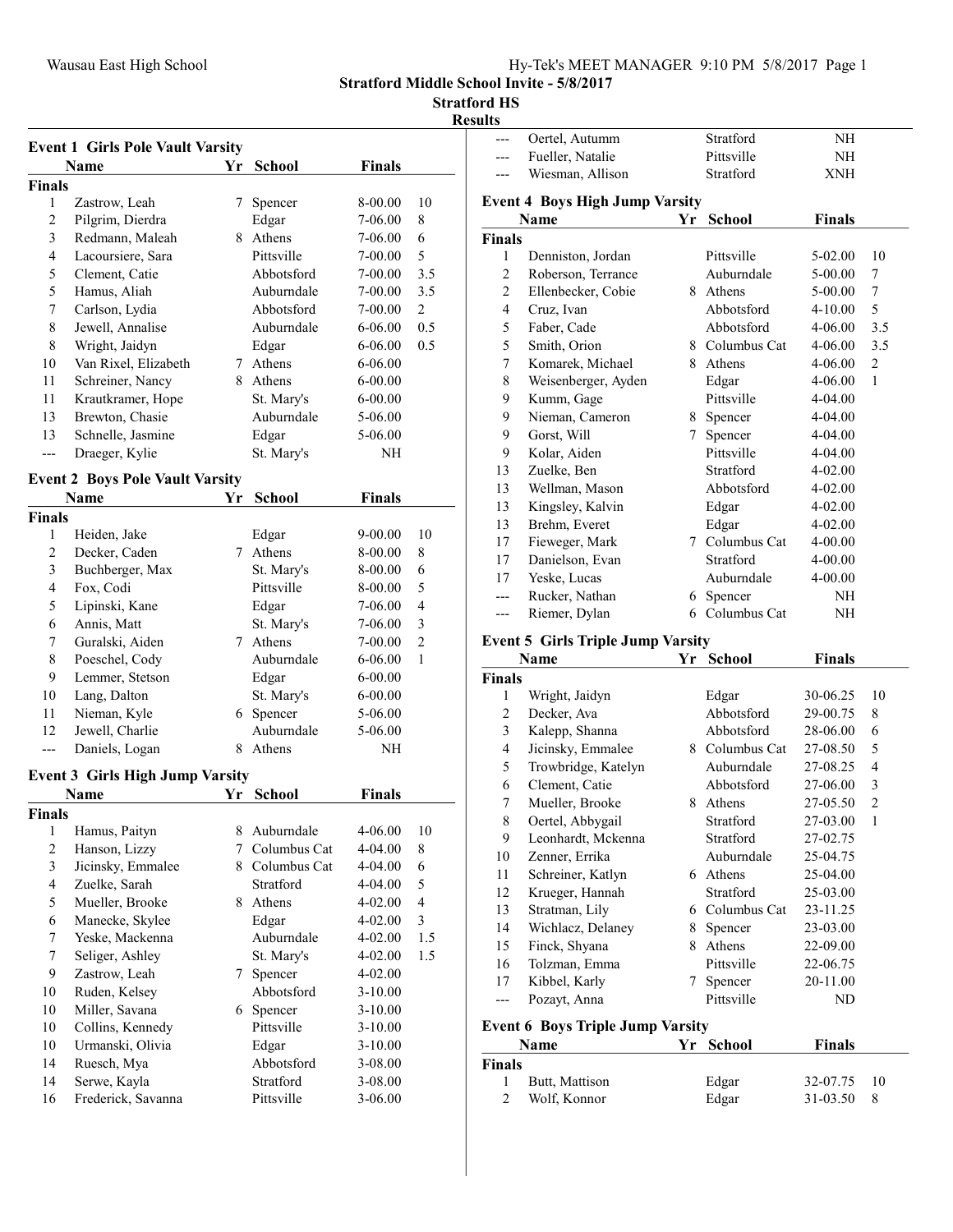Stratford Middle School Invite - 5/8/2017

Stratford HS Results

Finals ... (Event 6 Boys Triple Jump Varsity) Name  $Yr$  School Finals 3 30-04.75 6 Redmann, Patrick 8 Athens 4 Weisenberger, Ayden Edgar 29-05.50 5<br>5 Carpenter, Mason Abbotsford 28-10.50 4 5 28-10.50 4 Carpenter, Mason Abbotsford 6 28-04.00 3 Borchardt, Caleb 7 Athens 7 Weigel, Conner Stratford 27-09.25 2<br>8 Redmond, Jack Pittsville 25-08.25 1 Redmond, Jack 9 25-05.50 Tomas, Oswaldo Abbotsford 10 Wilke, Trace Pittsville 25-03.50<br>11 Rucker, Caleb 7 Spencer 23-04.50 11 Rucker, Caleb 7 Spencer 23-04.50 12 Eikleberry, Kaizer 7 Spencer 22-09.25 13 20-10.50 Draper, Bryce Abbotsford 14 Merritt, Lowell Pittsville 18-00.00

## Event 7 Girls Long Jump Varsity

|                                       | Name                | Yr | <b>School</b>  | <b>Finals</b> |                |  |  |
|---------------------------------------|---------------------|----|----------------|---------------|----------------|--|--|
| <b>Finals</b>                         |                     |    |                |               |                |  |  |
| 1                                     | Wright, Jaidyn      |    | Edgar          | 14-02.50      | 10             |  |  |
| $\overline{c}$                        | Weiler, Brianna     |    | Auburndale     | 13-06.00      | 8              |  |  |
| 3                                     | Nieman, Lydia       |    | 8 Spencer      | 13-03.50      | 6              |  |  |
| 4                                     | Redmond, Julia      |    | Pittsville     | 13-01.25      | 5              |  |  |
| 5                                     | Dearth, Crystal     |    | 8 Athens       | 13-01.00      | 4              |  |  |
| 6                                     | Schnelle, Morgan    |    | Edgar          | 12-09.50      | 3              |  |  |
| 7                                     | Rennhack, Chloe     |    | Auburndale     | 12-07.25      | $\overline{2}$ |  |  |
| 8                                     | Ruesch, Mya         |    | Abbotsford     | 12-06.00      | 1              |  |  |
| 9                                     | Mannigel, Zalexis   |    | 8 Spencer      | 12-05.25      |                |  |  |
| 10                                    | Meissner, Mia       |    | Auburndale     | 12-04.50      |                |  |  |
| 11                                    | Fons, Kelsey        |    | Stratford      | 12-04.00      |                |  |  |
| 11                                    | Weinfurter, Tori    |    | Pittsville     | 12-04.00      |                |  |  |
| 13                                    | Schillinger, Tanaya |    | Stratford      | 12-01.25      |                |  |  |
| 14                                    | Hammel, Olivia      |    | Abbotsford     | 11-10.00      |                |  |  |
| 15                                    | Hauke, Gracie       |    | Stratford      | 11-09.25      |                |  |  |
| 15                                    | Redmann, Maleah     |    | 8 Athens       | 11-09.25      |                |  |  |
| 17                                    | Torbey, Mira        |    | 6 Columbus Cat | 11-05.25      |                |  |  |
| 18                                    | Prihoda, Jada       |    | St. Mary's     | 11-04.50      |                |  |  |
| 19                                    | Hainz, Heavyn       | 7  | Spencer        | 11-02.25      |                |  |  |
| 20                                    | Garcia-Moya, Maria  |    | 6 Columbus Cat | 11-00.50      |                |  |  |
| 21                                    | Prihoda, Kali       |    | St. Mary's     | 10-07.50      |                |  |  |
| 22                                    | Haupt, Janelle      |    | 7 Columbus Cat | 10-01.25      |                |  |  |
| 23                                    | Sapinski, Camryn    |    | St. Mary's     | 10-00.25      |                |  |  |
| 24                                    | Ortner, Savanna     |    | Pittsville     | 10-00.00      |                |  |  |
| 25                                    | Boller, Kaylee      |    | Abbotsford     | 9-08.50       |                |  |  |
| 26                                    | Feltz, Carly        |    | Edgar          | 9-06.25       |                |  |  |
| 27                                    | Epping, Savannah    |    | 6 Athens       | 8-07.50       |                |  |  |
| $---$                                 | Hoffman, Billie     |    | Stratford      | X10-05.00     |                |  |  |
| <b>Event 8 Boys Long Jump Varsity</b> |                     |    |                |               |                |  |  |
| Name                                  |                     | Yr | <b>School</b>  | <b>Finals</b> |                |  |  |
| <b>Finals</b>                         |                     |    |                |               |                |  |  |
| 1                                     | Brewster, Kyle      |    | Edgar          | 19-02.00      | 10             |  |  |
| $\overline{c}$                        | Drabek, Nate        |    | Edgar          | 16-04.25      | 8              |  |  |
| 3                                     | Cruz, Ivan          |    | Abbotsford     | 15-09.75      | 6              |  |  |
| 4                                     | Faber, Cade         |    | Abbotsford     | 14-11.50      | 5              |  |  |
| 5                                     | Lundgren, Carl      |    | Auburndale     | 13-02.00      | $\overline{4}$ |  |  |
| 6                                     | Brehm. Everet       |    | Edgar          | 13-00.00      | 3              |  |  |

| 7  | Carlson, Gunnar     |   | Pittsville   | 12-11.75     | 2 |  |
|----|---------------------|---|--------------|--------------|---|--|
| 8  | Dukelow, Aaron      |   | Abbotsford   | 12-09.00     | 1 |  |
| 9  | Fischer, Kevin      | 8 | Columbus Cat | 12-05.25     |   |  |
| 10 | Peterson, Bradyn    | 8 | Athens       | 12-05.00     |   |  |
| 11 | Schmidt, Carson     |   | Spencer      | 12-04.50     |   |  |
| 12 | Grimm, Wyatt        |   | Pittsville   | $11 - 10.00$ |   |  |
| 13 | Stuttgen, Karter    |   | Stratford    | 11-08.25     |   |  |
| 14 | Brookhart, Peyton   |   | 6 Spencer    | 11-06.25     |   |  |
| 15 | Kindlarski, Michael |   | St. Mary's   | 11-00.00     |   |  |
| 16 | Sheahan, Connor     | 6 | Athens       | 10-08.75     |   |  |
| 17 | Rucker, Caleb       |   | Spencer      | $10-04.00$   |   |  |
| 18 | Radke, Connor       |   | Stratford    | 9-03.50      |   |  |
| 19 | Mueller, Karson     | 6 | Athens       | $8-10.25$    |   |  |
| 20 | Kumm, Ethan         |   | Columbus Cat | 8-09.00      |   |  |
|    | Dahl, Kash          |   | Stratford    | X9-07.00     |   |  |
|    |                     |   |              |              |   |  |

#### Event 9 Girls Discus Throw Varsity

| Name          |                     | Yr | <b>School</b>    | Finals |                |
|---------------|---------------------|----|------------------|--------|----------------|
| <b>Finals</b> |                     |    |                  |        |                |
| 1             | Rausch, Desirae     |    | Edgar            | 75-00  | 10             |
| 2             | Hughes, Emily       |    | Stratford        | 74-09  | 8              |
| 3             | Pelot, Dezerae      |    | Pittsville       | 68-02  | 6              |
| 4             | Raab, Morgan        |    | Auburndale       | 65-03  | 5              |
| 5             | Schmit, Hannah      |    | Abbotsford       | 59-05  | 4              |
| 6             | Larsh, Allison      |    | Auburndale       | 58-04  | 3              |
| 7             | Chacon, Joselyn     |    | Abbotsford       | 56-00  | $\overline{2}$ |
| 8             | Frederick, Savanna  |    | Pittsville       | 53-00  | $\mathbf{1}$   |
| 9             | Kundinger, Erika    |    | Auburndale       | 51-10  |                |
| 10            | Borchardt, Madison  | 7  | Edgar            | 50-08  |                |
| 10            | Lang, Jada          |    | Edgar            | 50-08  |                |
| 12            | Folz, Alexis        |    | <b>Stratford</b> | 50-07  |                |
| 12            | Duda, Brianna       |    | 7 Columbus Cat   | 50-07  |                |
| 14            | Nowacki, Hattie     | 8  | Athens           | 49-03  |                |
| 15            | Klamrowski, Delaney |    | Pittsville       | 45-01  |                |
| 16            | Bloch, Dana         |    | Abbotsford       | 43-00  |                |
| 17            | Schmidt, Kaitlyn    | 7  | Spencer          | 42-07  |                |
| 18            | Ford, Emma          | 6  | Athens           | 39-11  |                |
| 19            | Wagner, Piper       | 6  | Athens           | 38-08  |                |
| 20            | Zschernitz, Jadyn   | 6  | Spencer          | 30-07  |                |

#### Event 10 Boys Discus Throw Varsity

| Name          |                  | Yr | <b>School</b> | <b>Finals</b> |    |
|---------------|------------------|----|---------------|---------------|----|
| <b>Finals</b> |                  |    |               |               |    |
| 1             | Drexler, Drey    |    | Stratford     | 120-07        | 10 |
| 2             | Aguilera, Martin |    | Abbotsford    | 102-03        | 8  |
| 3             | Miller, Braedon  | 8  | Spencer       | 100-04        | 6  |
| 4             | Theil, Bryce     |    | Auburndale    | 98-07         | 5  |
| 5             | Larson, Max      |    | Edgar         | 91-00         | 4  |
| 6             | Heiden, Jake     |    | Edgar         | 89-04         | 3  |
| 7             | Lang, Dawson     |    | St. Mary's    | 79-11         | 2  |
| 8             | Fowler, Jesse    |    | Auburndale    | $77-11$       | 1  |
| 9             | Hahn, Michael    |    | St. Mary's    | 74-09         |    |
| 10            | Treutel, Johnny  |    | Stratford     | 73-00         |    |
| 11            | Bohl, Marcus     |    | Abbotsford    | 65-08         |    |
| 12            | Janke, Aiden     | 6  | Athens        | 63-09         |    |
| 13            | Much, Brody      | 8  | Spencer       | 58-03         |    |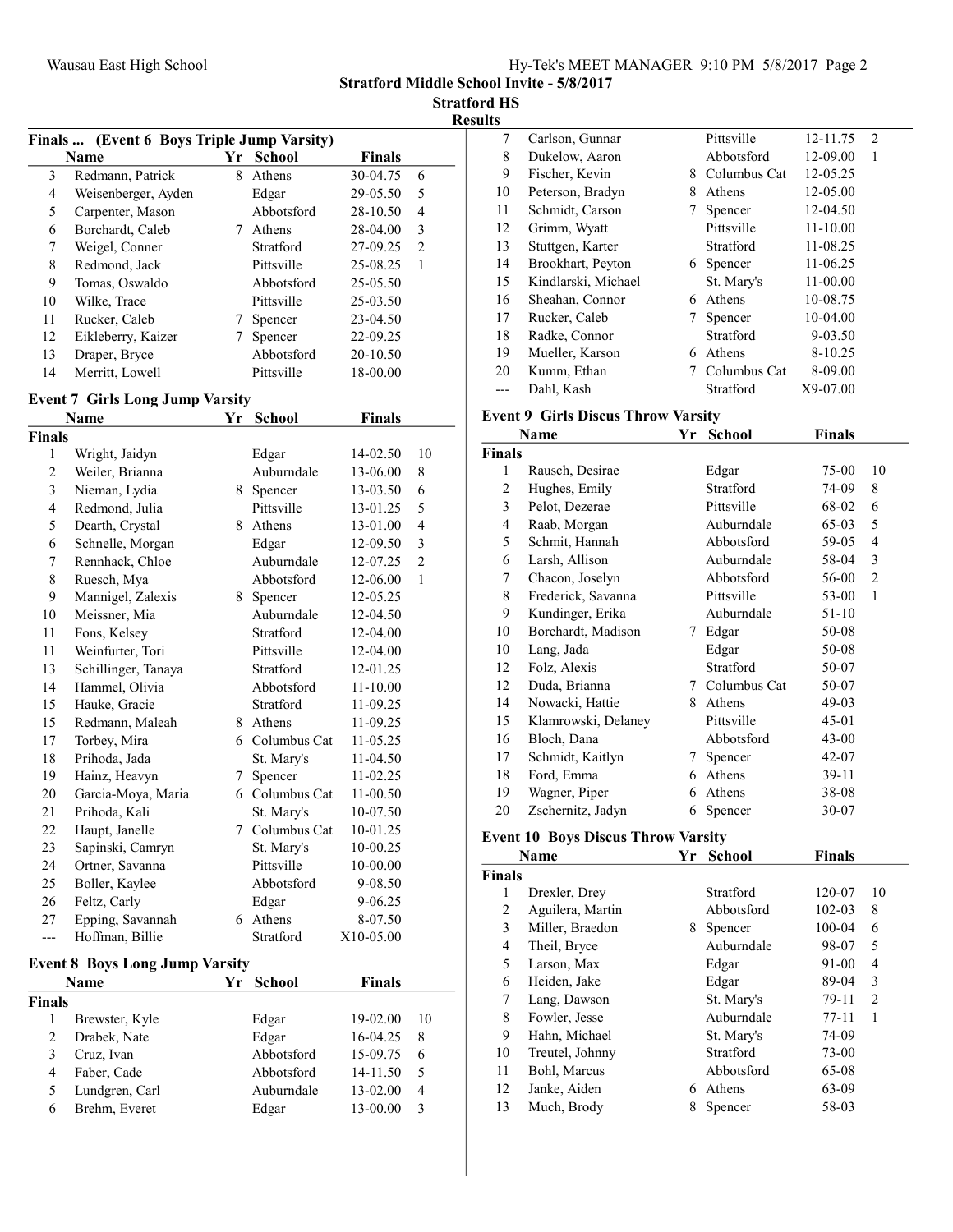|  |  |  |  | Hy-Tek's MEET MANAGER 9:10 PM 5/8/2017 Page 3 |  |  |  |
|--|--|--|--|-----------------------------------------------|--|--|--|
|--|--|--|--|-----------------------------------------------|--|--|--|

Stratford Middle School Invite - 5/8/2017

**Stratford HS** Results

|                |                                              |    |                |               |                | Results                 |
|----------------|----------------------------------------------|----|----------------|---------------|----------------|-------------------------|
|                | Finals  (Event 10 Boys Discus Throw Varsity) |    |                |               |                | 15                      |
|                | Name                                         |    | Yr School      | <b>Finals</b> |                | 16                      |
| 14             | Mauritz, Isaac                               |    | 6 Columbus Cat | 56-04         |                | 17                      |
| 14             | Kumm, Gage                                   |    | Pittsville     | 56-04         |                | 18                      |
| 16             | Higgins, Carver                              |    | Edgar          | 55-04         |                | 19                      |
| 17             | Grimm, Waylon                                |    | Pittsville     | 53-11         |                | 20                      |
| 18             | Hoglund, Sheamus                             |    | 6 Columbus Cat | 53-02         |                | 21                      |
| 19             | Rucker, Nathan                               |    | 6 Spencer      | $49-03$       |                | 22                      |
| 20             | Klamrowski, Jon                              |    | Pittsville     | 44-08         |                | 23                      |
| 21             | Zettler, Peyton                              | 7  | Athens         | $40 - 06$     |                | 24                      |
| $\overline{a}$ | Diaz, Angel                                  |    | Abbotsford     | ND            |                | 25                      |
|                | <b>Event 11 Girls Shot Put Varsity</b>       |    |                |               |                | 26                      |
|                | Name                                         | Υr | <b>School</b>  | <b>Finals</b> |                | Even                    |
| <b>Finals</b>  |                                              |    |                |               |                |                         |
| $\mathbf{1}$   | Hughes, Emily                                |    | Stratford      | 28-02.00      | 10             | Final                   |
| $\overline{2}$ | Larson, Sophia                               |    | Edgar          | 25-09.00      | 8              | $\mathbf{1}$            |
| 3              | Pelot, Dezerae                               |    | Pittsville     | 25-04.00      | 6              | $\overline{c}$          |
| $\overline{4}$ | Schmidt, Kaitlyn                             | 7  | Spencer        | 24-06.50      | 5              | $\overline{\mathbf{3}}$ |
| 5              | Weiler, Caylee                               |    | Edgar          | 24-02.50      | $\overline{4}$ | $\overline{\mathbf{4}}$ |
| 6              | Aguilera, Isabella                           |    | Abbotsford     | 22-03.00      | 3              | 5                       |
| $\tau$         | Larsh, Allison                               |    | Auburndale     | 22-02.50      | $\overline{c}$ | 6                       |
| 8              | Radtke, Kayla                                |    | St. Mary's     | 21-11.50      | $\mathbf{1}$   | $\boldsymbol{7}$        |
| 9              | Leonhard, Kambria                            |    | Stratford      | 21-03.00      |                | 8                       |
| 10             | Duda, Brianna                                |    | 7 Columbus Cat | 20-03.00      |                | 9                       |
| 11             | Nowacki, Hattie                              |    | 8 Athens       | 20-01.00      |                | 10                      |
| 12             | Klamrowski, Delaney                          |    | Pittsville     | 19-09.50      |                | 11                      |
| 13             | Kurtzwell, Emma                              |    | Pittsville     | 19-04.50      |                | 12                      |
| 14             | Maganda, Vanessa                             |    | Abbotsford     | 19-03.00      |                | 13                      |
| 15             | Bloch, Madison                               |    | Abbotsford     | 19-01.25      |                | 14                      |
| 16             | Kundinger, Erika                             |    | Auburndale     | 18-09.00      |                | 15                      |
| 17             | Lang, Jada                                   |    | Edgar          | 18-06.00      |                | 16                      |
| 18             | Schafer, Chloe                               |    | Stratford      | 17-11.00      |                | 17                      |
| 19             | Fonder, Brittania                            |    | Abbotsford     | x17-02.00     |                | 18                      |
| 20             | Ford, Emma                                   |    | 6 Athens       | 16-08.00      |                | 19                      |
| 21             | Zschernitz, Jadyn                            | 6  | Spencer        | 15-11.00      |                | 20                      |
| 22             | Wilcox, Emma                                 | 6  | Auburndale     | 15-05.00      |                | 21                      |
| 23             | Wagner, Piper                                | 6  | Athens         | 11-06.00      |                | 22                      |
|                | <b>Event 12 Boys Shot Put Varsity</b>        |    |                |               |                | 23                      |
|                | Name                                         |    | Yr School      | <b>Finals</b> |                | Even                    |
|                |                                              |    |                |               |                |                         |

### Eve

|               | Name                 | r r | SCHOOL       | r ınaıs  |                |
|---------------|----------------------|-----|--------------|----------|----------------|
| <b>Finals</b> |                      |     |              |          |                |
| 1             | Baumgartner, Brayden |     | Edgar        | 37-07.00 | 10             |
| 2             | Drexler, Drey        |     | Stratford    | 37-05.50 | 8              |
| 3             | Hahn, Michael        |     | St. Mary's   | 34-04.00 | 6              |
| 4             | Larson, Max          |     | Edgar        | 33-06.50 | 5              |
| 5             | Sweno, Jared         |     | St. Mary's   | 31-09.00 | 4              |
| 6             | Gage, Noah           |     | St. Mary's   | 30-03.00 | 3              |
| 7             | Redmond, Joseph      |     | Pittsville   | 29-06.00 | $\overline{c}$ |
| 8             | Griepentrog, Aidan   | 8   | Spencer      | 29-00.00 | 1              |
| 9             | Theil, Bryce         |     | Auburndale   | 28-03.00 |                |
| 10            | Lee, Ryan            |     | Abbotsford   | 27-10.00 |                |
| 10            | Fowler, Jesse        |     | Auburndale   | 27-10.00 |                |
| 12            | Janke, Aiden         | 6   | Athens       | 27-02.00 |                |
| 13            | Hawkey, Brandon      |     | Abbotsford   | 26-10.50 |                |
| 14            | Olson, Grant         | 6   | Columbus Cat | 26-06.00 |                |
|               |                      |     |              |          |                |

| 15 | Treutel, Johnny     |    | Stratford    | 26-02.00    |  |
|----|---------------------|----|--------------|-------------|--|
| 16 | McGiveron, Max      | 8. | Columbus Cat | 24-05.00    |  |
| 17 | Fieweger, Mark      |    | Columbus Cat | 24-04.00    |  |
| 18 | Klamrowski, Jon     |    | Pittsville   | 22-11.00    |  |
| 19 | Much, Brody         | 8. | Spencer      | 22-09.00    |  |
| 20 | Schutte, Parker     |    | Edgar        | 20-01.00    |  |
| 21 | Griepentrog, Carter |    | 6 Spencer    | 20-00.00    |  |
| 22 | Lampi, Ryan         |    | Abbotsford   | 19-04.00    |  |
| 23 | Zettler, Peyton     |    | Athens       | 19-02.00    |  |
| 24 | Engevold, Blake     | 8  | Spencer      | $x19-00.50$ |  |
| 25 | Wolf, Alex          | 6. | Spencer      | x17-10.00   |  |
| 26 | Peterson, Brennen   |    | Pittsville   | 17-06.00    |  |

#### It 13 Girls 100 Meter Hurdles Varsity

| Name   |                       | Yr | School       | <b>Finals</b> |              |
|--------|-----------------------|----|--------------|---------------|--------------|
| Finals |                       |    |              |               |              |
| 1      | Kalepp, Shanna        |    | Abbotsford   | 17.47         | 10           |
| 2      | Hanson, Lizzy         | 7  | Columbus Cat | 18.26         | 8            |
| 3      | Albrecht, Montana     | 8  | Athens       | 18.28         | 6            |
| 4      | Zastrow, Leah         | 7  | Spencer      | 18.91         | 5            |
| 5      | Hainz, Heavyn         | 7  | Spencer      | 19.15         | 4            |
| 6      | Lacoursiere, Sara     |    | Pittsville   | 19.26         | 3            |
| 7      | Walker, Dorci         | 8  | Columbus Cat | 19.66         | 2            |
| 8      | Redmond, Julia        |    | Pittsville   | 19.67         | $\mathbf{1}$ |
| 9      | Weinfurter, Tori      |    | Pittsville   | 19.71         |              |
| 10     | Zieher, McKenna       |    | Auburndale   | 20.08         |              |
| 11     | Hamus, Aliah          |    | Auburndale   | 20.31         |              |
| 12     | Krings, Maddie        |    | Auburndale   | 20.44         |              |
| 13     | Fisher, Camryn        |    | Stratford    | 20.48         |              |
| 14     | Miles-Kroening, Kylie |    | Edgar        | 21.17         |              |
| 15     | Hopperdietzel, Haylee | 8  | Spencer      | 21.23         |              |
| 16     | Greenberg, Grace      |    | Stratford    | 21.26         |              |
| 17     | Brewster, Rachel      |    | Edgar        | 21.41         |              |
| 18     | Soczka, Alyssa        |    | Stratford    | 21.54         |              |
| 19     | Haupt, Janelle        | 7  | Columbus Cat | 21.61         |              |
| 20     | Finck, Shyana         | 8  | Athens       | 21.80         |              |
| 21     | Hoesly, Malia         |    | Edgar        | 22.33         |              |
| 22     | Carlson, Lydia        |    | Abbotsford   | 22.57         |              |
| 23     | Severson, Jade        |    | Abbotsford   | 28.70         |              |

## nt 14 Boys 100 Meter Hurdles Varsity

|               | Name                | Yr | <b>School</b> | <b>Finals</b> |                |
|---------------|---------------------|----|---------------|---------------|----------------|
| <b>Finals</b> |                     |    |               |               |                |
| 1             | Komarek, Michael    | 8  | Athens        | 17.24         | 10             |
| 2             | Wolf, Konnor        |    | Edgar         | 18.06         | 8              |
| 3             | Smith, Orion        | 8. | Columbus Cat  | 18.12         | 6              |
| 4             | Kindlarski, Michael |    | St. Mary's    | 19.31         | 5              |
| 5             | Dukelow, Aaron      |    | Abbotsford    | 19.54         | 4              |
| 6             | Ebner, Cole         |    | Stratford     | 19.67         | 3              |
| 7             | Kumm, Gage          |    | Pittsville    | 19.86         | $\overline{c}$ |
| 8             | Grimm, Waylon       |    | Pittsville    | 20.06         | 1              |
| 9             | Griepentrog, Aidan  | 8. | Spencer       | 20.55         |                |
| 10            | Normington, Avery   |    | Edgar         | 20.77         |                |
| 11            | Moreno, Juan        |    | Abbotsford    | 20.88         |                |
| 12            | Brookhart, Peyton   | 6  | Spencer       | 20.91         |                |
| 13            | Syring, Brock       |    | Stratford     | 21.04         |                |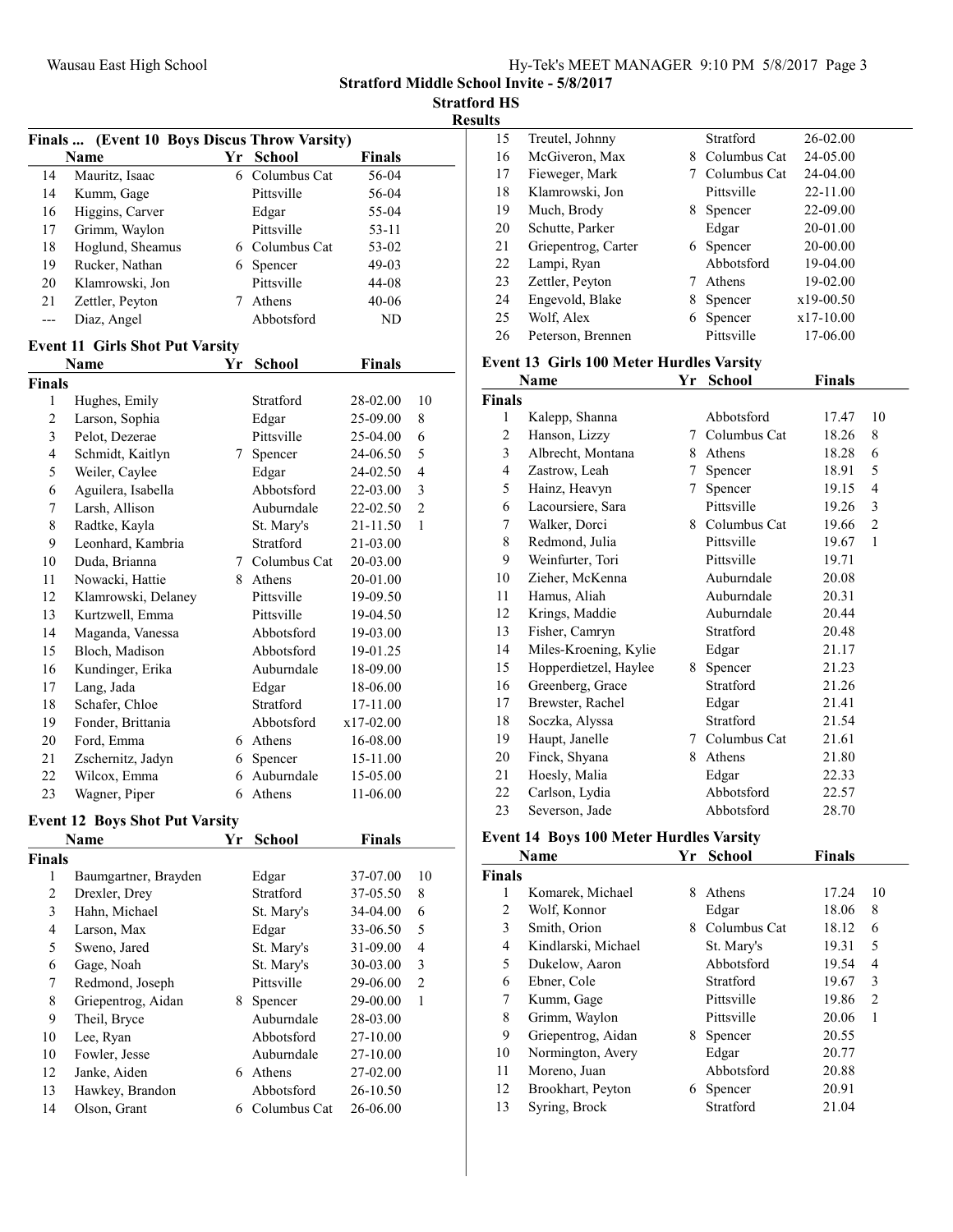Stratford Middle School Invite - 5/8/2017

Stratford HS

|               | Finals  (Event 14 Boys 100 Meter Hurdles Varsity) |    |                |               |                |  |
|---------------|---------------------------------------------------|----|----------------|---------------|----------------|--|
|               | <b>Name</b>                                       |    | Yr School      | <b>Finals</b> |                |  |
| 14            | Wirtz, Chase                                      | 7  | Spencer        | 21.07         |                |  |
| 15            | Hirsch, Jacob                                     |    | Abbotsford     | 21.13         |                |  |
| 16            | McGiveron, Max                                    |    | 8 Columbus Cat | 21.32         |                |  |
| 17            | Lemmer, Stetson                                   |    | Edgar          | 21.56         |                |  |
| 18            | Redmond, Jack                                     |    | Pittsville     | 22.15         |                |  |
| 19            | Karlen, Nathan                                    |    | St. Mary's     | 22.23         |                |  |
| 20            | Radke, Connor                                     |    | Stratford      | 22.60         |                |  |
|               | Event 15 Girls 100 Meter Dash Varsity             |    |                |               |                |  |
|               | <b>Name</b>                                       |    | Yr School      | Finals        |                |  |
| <b>Finals</b> |                                                   |    |                |               |                |  |
| 1             | Trowbridge, Katelyn                               |    | Auburndale     | 13.67         | 10             |  |
| 2             | Hamus, Paityn                                     |    | 8 Auburndale   | 13.74         | 8              |  |
| 3             | Schnelle, Morgan                                  |    | Edgar          | 13.91         | 6              |  |
| 4             | Graff, Alea                                       |    | Abbotsford     | 13.98         | 5              |  |
| 5             | Jewell, Annalise                                  |    | Auburndale     | 14.50         | $\overline{4}$ |  |
| 6             | Dearth, Crystal                                   |    | 8 Athens       | 14.89         | 3              |  |
| 7             | Redmann, Maleah                                   |    | 8 Athens       | 14.94         | $\overline{2}$ |  |
| 8             | Nieman, Lydia                                     |    | 8 Spencer      | 14.99         | $\mathbf{1}$   |  |
| 9             | Buchberger, Ava                                   |    | St. Mary's     | 15.06         |                |  |
| 10            | Rennhack, Chloe                                   |    | Auburndale     | x15.11        |                |  |
| 11            | Prihoda, Jada                                     |    | St. Mary's     | 15.49         |                |  |
| 12            | Garcia-Moya, Maria                                |    | 6 Columbus Cat | 15.54         |                |  |
| 13            | Taylor, Arielle                                   | 8. | Spencer        | 15.68         |                |  |
| 14            | Paul, Elizabeth                                   |    | St. Mary's     | 15.95         |                |  |
| 15            | Hackel, Maria                                     |    | Edgar          | 15.99         |                |  |
| 15            | Schooley, Rachel                                  |    | Pittsville     | 15.99         |                |  |
| 17            | Stratman, Lily                                    |    | 6 Columbus Cat | 16.13         |                |  |
| 18            | Epping, Savannah                                  |    | 6 Athens       | 16.30         |                |  |
| 19            | Bittner, Courtney                                 |    | Abbotsford     | 16.33         |                |  |
| 20            | Stencil, Chianna                                  |    | 8 Edgar        | 16.36         |                |  |
| 21            | Duda, Brianna                                     |    | 7 Columbus Cat | 16.72         |                |  |
| 22            | Kurtzwell, Emma                                   |    | Pittsville     | 16.73         |                |  |
| 23            | Holcomb, Lauren                                   |    | Stratford      | 16.77         |                |  |
| 24            | Fuentes, Adriana                                  |    | Abbotsford     | 18.55         |                |  |
| 25            | Brooks, Erin                                      |    | 6 Spencer      | 19.47         |                |  |
| 26            | Leonhardt, Mckenna                                |    | Stratford      | 23.58         |                |  |

#### Event 16 Boys 100 Meter Dash Varsity

|               | Name               | Yr | <b>School</b> | <b>Finals</b> |                |
|---------------|--------------------|----|---------------|---------------|----------------|
| <b>Finals</b> |                    |    |               |               |                |
| 1             | Brewster, Kyle     |    | Edgar         | 12.14         | 10             |
| 2             | Sweno, Jacob       |    | St. Mary's    | 12.88         | 8              |
| 3             | Roberson, Terrance |    | Auburndale    | 12.89         | 6              |
| 4             | Ellenbecker, Cobie | 8  | Athens        | 12.90         | 5              |
| 5             | Redmann, Patrick   | 8  | Athens        | 12.97         | 4              |
| 6             | Redmond, Joseph    |    | Pittsville    | 13.28         | 3              |
| 7             | Smart, Raife       |    | Edgar         | 13.29         | $\overline{2}$ |
| 8             | Gaulke, Luke       |    | Stratford     | 13.64         | 1              |
| 9             | Denniston, Jordan  |    | Pittsville    | 13.93         |                |
| 9             | Hanke, Tanner      |    | St. Mary's    | 13.93         |                |
| 11            | Tomas, Oswaldo     |    | Abbotsford    | 14.11         |                |
| 12            | Theil, Bryce       |    | Auburndale    | 14.22         |                |
| 13            | Bauer, Elliott     | 6  | Spencer       | 14.80         |                |

| 14 | Grimm, Waylon    |   | Pittsville     | 15.01 |  |
|----|------------------|---|----------------|-------|--|
| 15 | Strasser, Jaeden |   | St. Mary's     | 15.02 |  |
| 16 | Flink, Conrad    |   | Abbotsford     | 15.05 |  |
| 17 | Yeske, Lucas     |   | Auburndale     | 15.58 |  |
| 18 | Hoglund, Sheamus |   | 6 Columbus Cat | 16.01 |  |
| 19 | Dahl, Kaedyn     |   | Stratford      | 16.02 |  |
| 20 | Drexler, Dylan   |   | Spencer        | 16.29 |  |
| 21 | Baumann, Owen    |   | Edgar          | 16.53 |  |
| 22 | Kumm, Ethan      |   | Columbus Cat   | 16.81 |  |
| 23 | Clark, Connor    | 8 | Spencer        | 17.19 |  |
| 24 | Mueller, Karson  | 6 | Athens         | 17.47 |  |
| 25 | Larson, Gus      |   | Abbotsford     | 19.11 |  |
|    |                  |   |                |       |  |

#### Event 17 Girls 1600 Meter Run Varsity

|               | Name                | Yr | School     | <b>Finals</b> |    |
|---------------|---------------------|----|------------|---------------|----|
| <b>Finals</b> |                     |    |            |               |    |
|               | Ruesch, Mya         |    | Abbotsford | 6:04.39       | 10 |
| 2             | Wehrman, Emily      |    | Spencer    | 6:06.58       | 8  |
| 3             | Radtke, Kayla       |    | St. Mary's | 6:07.30       | 6  |
| 4             | Hasenrohl, Victoria | 8  | Auburndale | 6:18.96       | 5  |
| 5             | Kloos, Lily         |    | Auburndale | 6:39.17       | 4  |
| 6             | Morse-Kline, Ella   |    | Edgar      | 6:43.29       | 3  |
|               | Brewster, Gretchen  |    | Edgar      | 6:46.86       |    |

#### Event 18 Boys 1600 Meter Run Varsity

|               | Name              | Yr | <b>School</b>  | <b>Finals</b> |                |
|---------------|-------------------|----|----------------|---------------|----------------|
| <b>Finals</b> |                   |    |                |               |                |
| 1             | Schultz, Noah     |    | Auburndale     | 5:42.24       | 10             |
| 2             | Peterson, Brennen |    | Pittsville     | 5:57.89       | 8              |
| 3             | Jensen, Kyler     |    | Auburndale     | 6:04.38       | 6              |
| 4             | Schilling, Cole   |    | Edgar          | 6:08.27       | 5              |
| 5             | Peterson, Bradyn  | 8  | Athens         | 6:12.11       | 4              |
| 6             | Danielson, Evan   |    | Stratford      | 6:13.45       | 3              |
| 7             | Riemer, Dylan     |    | 6 Columbus Cat | 6:30.26       | $\mathfrak{D}$ |
| 8             | Guralski, Aiden   |    | Athens         | 6:49.76       | 1              |
| 9             | Rucker, Caleb     |    | Spencer        | 7:00.36       |                |
| 10            | Fieweger, Mark    |    | Columbus Cat   | 7:07.66       |                |
| 11            | Gajewski, Colin   |    | Abbotsford     | 7:11.70       |                |

## Event 19 Girls 4x200 Meter Relay Varsity

|               | <b>Team</b>            | <b>Relav</b>       | <b>Finals</b>        |        |
|---------------|------------------------|--------------------|----------------------|--------|
| <b>Finals</b> |                        |                    |                      |        |
| 1             | Columbus Catholic      |                    | 2:02.46              | 10     |
|               | 1) Torbey, Mira 6      | 2) Walker, Dorci 8 |                      |        |
|               | 3) Jicinsky, Emmalee 8 | 4) Hanson, Lizzy 7 |                      |        |
| 2             | Edgar                  |                    | 2:03.68              | 8      |
|               | 1) Guden, Makenna      |                    | 2) Schnelle, Jasmine |        |
|               | 3) Urmanski, Olivia    | 4) Keim, Gabbi     |                      |        |
| 3             | Spencer                |                    | 2:07.06              | 6      |
|               | 1) Faber, Haley 8      | 2) Hainz, Heavyn 7 |                      |        |
|               | 3) Mannigel, Zalexis 8 | 4) Nieman, Lydia 8 |                      |        |
| 4             | Stratford              |                    | 2:08.19              | $\sim$ |
|               | 1) Hauke, Gracie       | 2) Fisher, Camryn  |                      |        |
|               | 3) Weiland, Janilee    |                    | 4) Kauffman, Sydney  |        |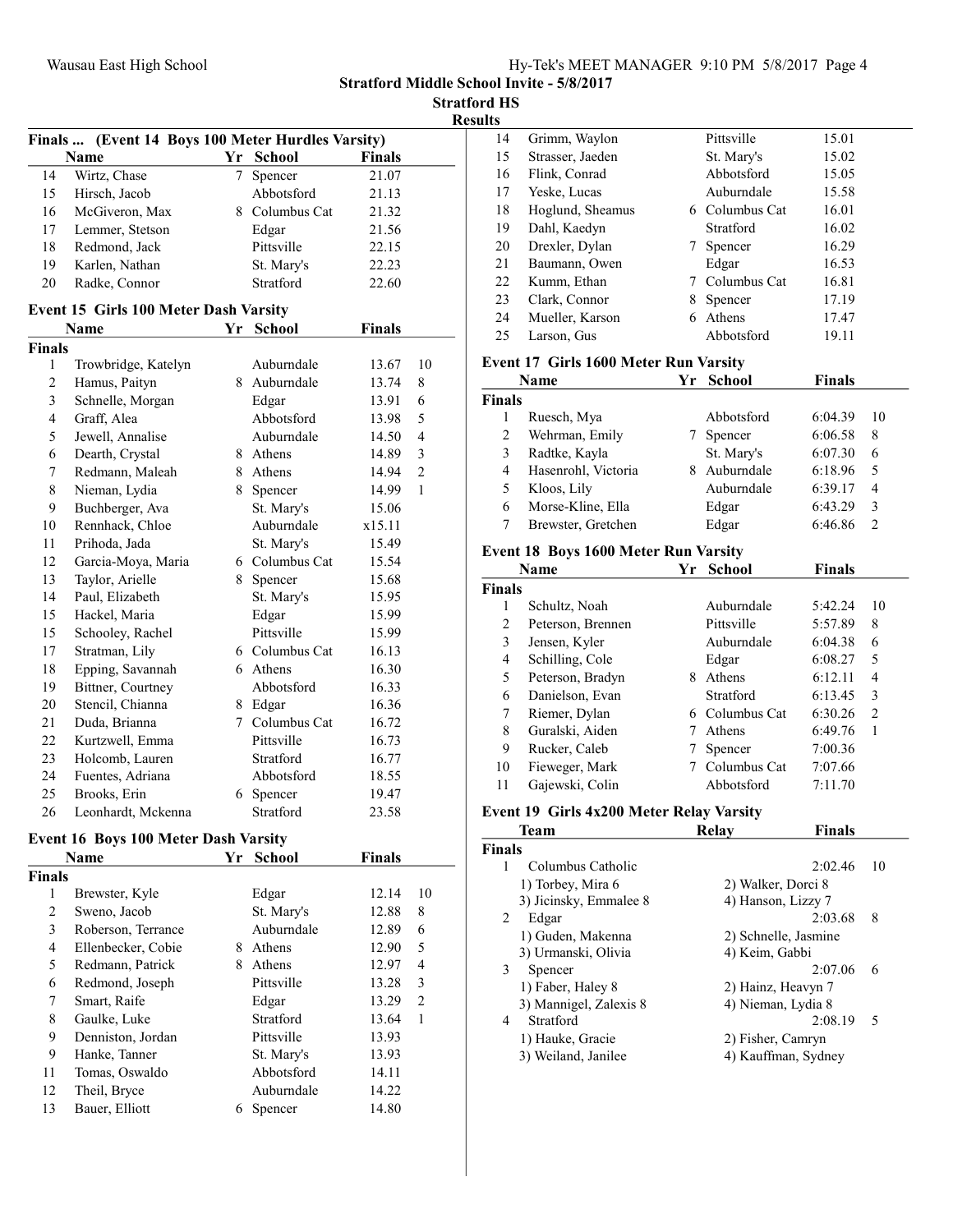Stratford Middle School Invite - 5/8/2017

Stratford HS

#### Results

|   | Finals  (Event 19 Girls 4x200 Meter Relay Varsity) |                        |                |
|---|----------------------------------------------------|------------------------|----------------|
|   | Team                                               | Finals<br>Relay        |                |
| 5 | Auburndale                                         | 2:08.55                | 4              |
|   | 1) Brewton, Chasie                                 | 2) Ertl, Josie         |                |
|   | 3) Weiler, Brianna                                 | 4) Raab, Morgan        |                |
| 6 | Athens                                             | 2:09.43                | 3              |
|   | 1) Van Rixel, Elizabeth 7                          | 2) Schreiner, Katlyn 6 |                |
|   | 3) Nowacki, Hattie 8                               | 4) Finck, Shyana 8     |                |
| 7 | St. Mary's                                         | 2:11.27                | $\mathcal{L}$  |
|   | 1) Draeger, Kylie                                  | 2) Prihoda, Kali       |                |
|   | 3) Krautkramer, Hope                               | 4) Sapinski, Camryn    |                |
| 8 | Abbotsford                                         | 2:27.69                | $\blacksquare$ |
|   | 1) Soyk, Haylee                                    | 2) Ruden, Kelsey       |                |
|   | 3) Salazar, Myra                                   | 4) Valdez, Alondra     |                |
|   | Pittsville                                         | DO                     |                |
|   | 1) Pozayt, Anna                                    | 2) Klamrowski, Delaney |                |
|   | 3) Frederick, Savanna                              | 4) Tolzman, Emma       |                |
|   |                                                    |                        |                |

# Event 20 Boys 4x200 Meter Relay Varsity

|                | Team                    | Relay                | Finals                  |    |
|----------------|-------------------------|----------------------|-------------------------|----|
| <b>Finals</b>  |                         |                      |                         |    |
| 1              | Edgar                   |                      | 1:50.34                 | 10 |
|                | 1) Guden, Drew          |                      | 2) Weisenberger, Ayden  |    |
|                | 3) Smart, Raife         |                      | 4) Baumgartner, Brayden |    |
| $\mathfrak{D}$ | Columbus Catholic       |                      | 1:59.24                 | 8  |
|                | 1) Fischer, Kevin 8     |                      | 2) McGiveron, Max 8     |    |
|                | 3) Olson, Grant 6       | 4) Smith, Orion 8    |                         |    |
| 3              | Athens                  |                      | 1:59.64                 | 6  |
|                | 1) Decker, Caden 7      |                      | 2) Sheahan, Connor 6    |    |
|                | 3) Borchardt, Caleb 7   | 4) Guralski, Aiden 7 |                         |    |
| 4              | St. Mary's              |                      | 2:00.59                 | 5  |
|                | 1) Gage, Noah           | 2) Buchberger, Max   |                         |    |
|                | 3) Lang, Dalton         | 4) Hanke, Tanner     |                         |    |
| 5              | Pittsville              |                      | 2:04.11                 | 4  |
|                | 1) Grimm, Wyatt         | 2) Fox, Codi         |                         |    |
|                | 3) Carlson, Gunnar      | 4) Minor, Bill       |                         |    |
| 6              | Stratford               |                      | 2:10.57                 | 3  |
|                | 1) Krieg, Lance         | 2) Weigel, Conner    |                         |    |
|                | 3) Grabow, Sawyer       | 4) Dahl, Kaedyn      |                         |    |
| 7              | Abbotsford              |                      | 2:16.54                 | 2  |
|                | 1) Bautista, Andres     | 2) Gomez, Esteban    |                         |    |
|                | 3) Blasel, Clayton      | 4) Esselman, Jack    |                         |    |
| 8              | Spencer                 |                      | 2:16.70                 | 1  |
|                | 1) Anderson, Malachai 6 | 2) Krause, Cooper 7  |                         |    |
|                | 3) Nieman, Kyle 6       | 4) Brandt, Kaleb 7   |                         |    |
|                |                         |                      |                         |    |

#### Event 21 Girls 400 Meter Dash Varsity

|        | Name             | Yr School  | <b>Finals</b> |    |
|--------|------------------|------------|---------------|----|
| Finals |                  |            |               |    |
|        | Schnelle, Morgan | Edgar      | 1:07.62       | 10 |
| 2      | Olsen, Lauryn    | Auburndale | 1:08.33       | 8  |
| 3      | Oertel, Abbygail | Stratford  | 1:08.85       | 6  |
| 4      | Schreiner, Nancy | Athens     | 1:10.53       | 5  |
|        | Zieher, McKenna  | Auburndale | 1:13.83       | 4  |
| 6      | Skrzypcak, Amber | Edgar      | 1:14.76       | 3  |
|        | Buchberger, Ava  | St. Mary's | 1:14.91       |    |

| 8              | Decker, Ava                                 |    | Abbotsford           | 1:17.30       | $\mathbf{1}$   |
|----------------|---------------------------------------------|----|----------------------|---------------|----------------|
| 9              | Wichlacz, Delaney                           | 8  | Spencer              | 1:17.50       |                |
| 10             | Lindner, Allison                            |    | Stratford            | 1:18.69       |                |
| 11             | Kalepp, Shanna                              |    | Abbotsford           | 1:21.55       |                |
| 12             | Martin, Maddie                              |    | St. Mary's           | 1:27.42       |                |
|                | <b>Event 22 Boys 400 Meter Dash Varsity</b> |    |                      |               |                |
|                | <b>Name</b>                                 | Yr | <b>School</b>        | <b>Finals</b> |                |
| <b>Finals</b>  |                                             |    |                      |               |                |
| 1              | Drabek, Nate                                |    | Edgar                | 1:02.00       | 10             |
| $\overline{c}$ | Grabow, Kix                                 |    | Stratford            | 1:04.24       | 8              |
| 3              | Vanderhoof, Max                             |    | Stratford            | 1:05.01       | 6              |
| $\overline{4}$ | Annis, Matt                                 |    | St. Mary's           | 1:05.79       | 5              |
| 5              | Kolar, Aiden                                |    | Pittsville           | 1:06.41       | $\overline{4}$ |
| 6              | Gorst, Will                                 | 7  | Spencer              | 1:07.73       | 3              |
| 7              | Gage, Noah                                  |    | St. Mary's           | 1:11.73       | $\overline{c}$ |
| 8              | Decker, Caden                               | 7  | Athens               | 1:12.75       | $\mathbf{1}$   |
| 9              | Bauer, Elliott                              | 6  | Spencer              | 1:15.33       |                |
| 10             | Stoffel, John                               |    | St. Mary's           | 1:15.35       |                |
| 11             | Miller, Braedon                             | 8  | Spencer              | 1:21.44       |                |
| 12             | Thompson, Alex                              |    | Edgar                | 1:23.57       |                |
| 13             | Larson, Brian                               |    | Abbotsford           | 1:25.98       |                |
| 14             | Merritt, Lowell                             |    | Pittsville           | 1:28.85       |                |
| 15             | Draper, Bryce                               |    | Abbotsford           | 1:30.47       |                |
| 16             | Jisko, Jessie                               |    | Edgar                | 1:30.51       |                |
| ---            | Moreno, Juan                                |    | Abbotsford           | DQ            |                |
|                | Event 23 Girls 4x100 Meter Relay Varsity    |    |                      |               |                |
|                | Team                                        |    | <b>Relay</b>         | Finals        |                |
| <b>Finals</b>  |                                             |    |                      |               |                |
| 1              | Auburndale                                  |    |                      | 56.26         | 10             |
|                | 1) Hamus, Paityn 8                          |    | 2) Krings, Maddie    |               |                |
|                | 3) Jewell, Annalise                         |    | 4) Meissner, Mia     |               |                |
| 2              | Pittsville                                  |    |                      | 57.33         | 8              |
|                | 1) Ortner, Savanna                          |    | 2) Lacoursiere, Sara |               |                |
|                | 3) Redmond, Julia                           |    | 4) Weinfurter, Tori  |               |                |
| 3              | Athens                                      |    |                      | 57.44         | 6              |

|    | 1) Albrecht, Montana 8 | 2) Dearth, Crystal 8   |                               |
|----|------------------------|------------------------|-------------------------------|
|    | 3) Redmann, Maleah 8   | 4) Mueller, Brooke 8   |                               |
| 4  | Edgar                  | 57.97                  | 5                             |
|    | 1) Guden, Makenna      | 2) Brewster, Rachel    |                               |
|    | 3) Keim, Gabbi         | 4) Manecke, Skylee     |                               |
| 5. | Stratford              | 59.28                  | 4                             |
|    | 1) Krueger, Hannah     | 2) Leonhardt, Mckenna  |                               |
|    | 3) Oertel, Abbygail    | 4) Fons, Kelsey        |                               |
| 6  | St. Mary's             | 1:01.40                | 3                             |
|    | 1) Radtke, Kayla       | 2) Buchberger, Ava     |                               |
|    | 3) Seliger, Ashley     | 4) Prihoda, Jada       |                               |
|    | Spencer                | 1:01.56                | $\mathfrak{D}_{\mathfrak{p}}$ |
|    | 1) Faber, Haley 8      | 2) Lyon, Courtney 8    |                               |
|    | 3) Nieman, Lydia 8     | 4) Mannigel, Zalexis 8 |                               |
| 8  | Columbus Catholic      | 1:03.26                |                               |

1) Boyer, Emily 6 2) Garcia-Moya, Maria 6<br>3) Haupt, Janelle 7 4) Stratman, Lily 6

 $3)$  Haupt, Janelle 7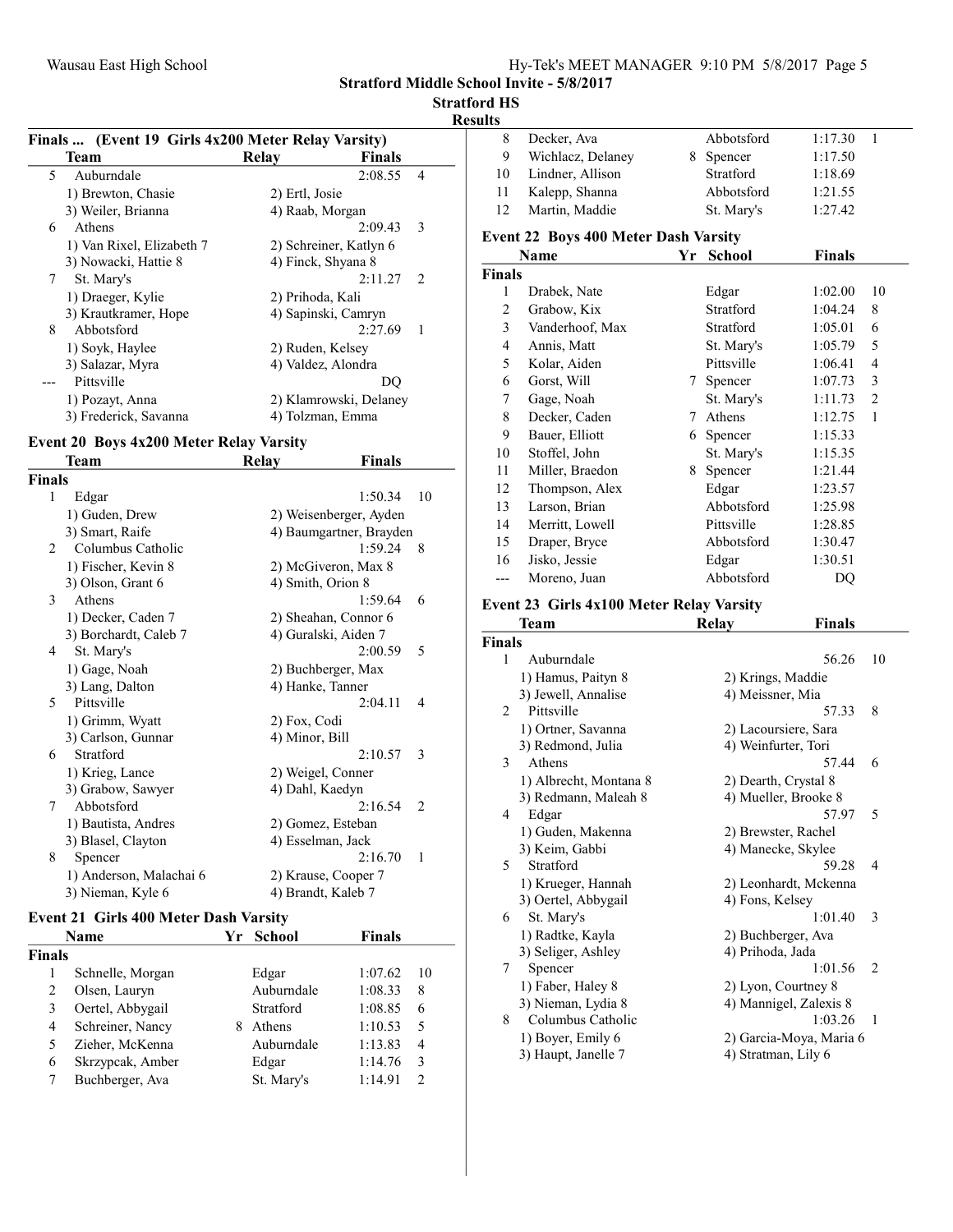Stratford Middle School Invite - 5/8/2017

Results

|        | Finals  (Event 23 Girls 4x100 Meter Relay Varsity) |                     |                           |  |  |  |  |  |
|--------|----------------------------------------------------|---------------------|---------------------------|--|--|--|--|--|
|        | <b>Team</b>                                        | Relay               | Finals                    |  |  |  |  |  |
| 9      | Abbotsford                                         |                     | 1:07.75                   |  |  |  |  |  |
|        | 1) Bittner, Courtney                               |                     | 2) Fuentes, Adriana       |  |  |  |  |  |
|        | 3) Valdez, Alondra                                 | 4) Severson, Jade   |                           |  |  |  |  |  |
|        | <b>Event 24 Boys 4x100 Meter Relay Varsity</b>     |                     |                           |  |  |  |  |  |
|        | Team                                               | Relay               | <b>Finals</b>             |  |  |  |  |  |
| Finals |                                                    |                     |                           |  |  |  |  |  |
| 1      | Edgar                                              |                     | 50.65<br>10               |  |  |  |  |  |
|        | 1) Guden, Drew                                     |                     | 2) Baumgartner, Brayden   |  |  |  |  |  |
|        | 3) Wolf, Konnor                                    | 4) Brewster, Kyle   |                           |  |  |  |  |  |
| 2      | St. Mary's                                         |                     | 52.12<br>8                |  |  |  |  |  |
|        | 1) Sweno, Jacob                                    | 2) Annis, Matt      |                           |  |  |  |  |  |
|        | 3) Hanke, Tanner                                   | 4) Sweno, Jared     |                           |  |  |  |  |  |
| 3      | Athens                                             |                     | 52.41<br>6                |  |  |  |  |  |
|        | 1) Redmann, Patrick 8                              |                     | 2) Borchardt, Caleb 7     |  |  |  |  |  |
|        | 3) Mueller, Karson 6                               |                     | 4) Komarek, Michael 8     |  |  |  |  |  |
| 4      | Pittsville                                         |                     | 56.19<br>5                |  |  |  |  |  |
|        | 1) Redmond, Joseph                                 |                     | 2) Peterson, Brennen      |  |  |  |  |  |
|        | 3) Kolar, Aiden                                    |                     | 4) Denniston, Jordan      |  |  |  |  |  |
| 5      | Stratford                                          |                     | 58.73<br>$\overline{4}$   |  |  |  |  |  |
|        | 1) Gaulke, Luke                                    | 2) Stuttgen, Karter |                           |  |  |  |  |  |
|        | 3) Rueth, Logan                                    | 4) Dahl, Kash       |                           |  |  |  |  |  |
| 6      | Spencer                                            |                     | 1:02.02<br>3              |  |  |  |  |  |
|        | 1) Bauer, Elliott 6                                |                     | 2) Anderson, Malachai 6   |  |  |  |  |  |
|        | 3) Clark, Connor 8                                 |                     | 4) Eikleberry, Kaizer 7   |  |  |  |  |  |
| 7      | Abbotsford                                         |                     | 1:02.59<br>$\overline{2}$ |  |  |  |  |  |
|        | 1) Aguilera, Martin                                | 2) Gomez, Esteban   |                           |  |  |  |  |  |
|        | 3) Krebs, Willie                                   |                     | 4) Wellman, Mason         |  |  |  |  |  |
| 8      | Columbus Catholic                                  |                     | 1:07.07<br>$\overline{1}$ |  |  |  |  |  |
|        | 1) Hoglund, Sheamus 6                              | 2) Kumm, Ethan 7    |                           |  |  |  |  |  |
|        | 3) Fieweger, Mark 7                                | 4) Riemer, Dylan 6  |                           |  |  |  |  |  |
|        |                                                    |                     |                           |  |  |  |  |  |

## Event 25 Girls 800 Meter Run Varsity

|               | Name                                       | Yr | <b>School</b>  | Finals  |                |
|---------------|--------------------------------------------|----|----------------|---------|----------------|
| <b>Finals</b> |                                            |    |                |         |                |
| 1             | Zenner, Errika                             |    | Auburndale     | 2:44.95 | 10             |
| 2             | Wehrman, Emily                             | 7  | Spencer        | 2:47.28 | 8              |
| 3             | Richardson, Autumn                         |    | Auburndale     | 2:50.76 | 6              |
| 4             | Golbach, Lydia                             |    | Stratford      | 2:53.66 | 5              |
| 5             | Torbey, Mira                               |    | 6 Columbus Cat | 2:54.24 | 4              |
| 6             | Kloos, Lily                                |    | Auburndale     | 2:57.50 | 3              |
| 7             | Morse-Kline, Ella                          |    | Edgar          | 3:06.05 | $\overline{2}$ |
| 8             | Fueller, Natalie                           |    | Pittsville     | 3:11.85 | 1              |
| 9             | Schneider, Rachel                          | 6  | Edgar          | 3:14.09 |                |
| 10            | Boyer, Emily                               |    | 6 Columbus Cat | 3:21.19 |                |
| 11            | Mucha, Jessica                             |    | Edgar          | 3:34.41 |                |
| 12            | Pozayt, Anna                               |    | Pittsville     | 3:45.19 |                |
| 13            | Martin, Maddie                             |    | St. Mary's     | 3:45.40 |                |
| 14            | Tolzman, Emma                              |    | Pittsville     | 3:45.97 |                |
|               | <b>Event 26 Boys 800 Meter Run Varsity</b> |    |                |         |                |
|               | Name                                       | Yr | <b>School</b>  | Finals  |                |
| <b>Finals</b> |                                            |    |                |         |                |
| 1             | Lundgren, Carl                             |    | Auburndale     | 2:36.72 | 10             |

| . |    |                  |            |         |   |
|---|----|------------------|------------|---------|---|
|   | 2  | Verdone, Antonio | Stratford  | 2:40.69 | 8 |
|   | 3  | Schilling, Cole  | Edgar      | 2:41.52 | 6 |
|   | 4  | Jewell, Charlie  | Auburndale | 2:46.29 | 5 |
|   | 5  | Stoffel, John    | St. Mary's | 2:47.70 | 4 |
|   | 6  | Wilke, Trace     | Pittsville | 2:49.56 | 3 |
|   | 7  | Keghan, Hartway  | Edgar      | 2:54.72 | 2 |
|   | 8  | Guralski, Aiden  | Athens     | 2:59.44 | 1 |
|   | 9  | Wirtz, Chase     | Spencer    | 2:59.82 |   |
|   | 10 | Furger, Carson   | Edgar      | 3:06.07 |   |
|   | 11 | Hirsch, Jacob    | Abbotsford | 3:30.79 |   |
|   | 12 | Merritt, Lowell  | Pittsville | 3:42.17 |   |
|   | 13 | Larson, Brian    | Abbotsford | 3:49.83 |   |
|   |    |                  |            |         |   |

#### Event 27 Girls 200 Meter Dash Varsity

|                | Name                | Yr | <b>School</b>    | <b>Finals</b> |                |
|----------------|---------------------|----|------------------|---------------|----------------|
| Finals         |                     |    |                  |               |                |
| 1              | Trowbridge, Katelyn |    | Auburndale       | 29.28         | 10             |
| $\overline{2}$ | Schnelle, Morgan    |    | Edgar            | 29.29         | 8              |
| 3              | Manecke, Skylee     |    | Edgar            | 29.57         | 6              |
| $\overline{4}$ | Weiland, Janilee    |    | Stratford        | 30.40         | 5              |
| 5              | Jicinsky, Emmalee   | 8. | Columbus Cat     | 30.65         | 4              |
| 6              | Sapinski, Camryn    |    | St. Mary's       | 31.47         | 3              |
| 7              | Hainz, Heavyn       | 7  | Spencer          | 31.49         | $\overline{2}$ |
| 8              | Meissner, Mia       |    | Auburndale       | 31.94         | $\mathbf{1}$   |
| 9              | Severson, Jade      |    | Abbotsford       | 31.95         |                |
| 10             | Ertl, Josie         |    | Auburndale       | 32.41         |                |
| 11             | Stratman, Lily      |    | 6 Columbus Cat   | 32.64         |                |
| 12             | Garcia-Moya, Maria  | 6  | Columbus Cat     | 32.71         |                |
| 13             | Zuelke, Sarah       |    | <b>Stratford</b> | 32.75         |                |
| 14             | Yoder, Lily         |    | Stratford        | 33.17         |                |
| 15             | Schreiner, Katlyn   | 6  | Athens           | 33.32         |                |
| 16             | Prihoda, Kali       |    | St. Mary's       | 34.25         |                |
| 17             | Salazar, Myra       |    | Abbotsford       | 34.46         |                |
| 18             | Finck, Shyana       | 8  | Athens           | 35.04         |                |
| 19             | Downs, Rebekah      |    | Pittsville       | 35.20         |                |
| 20             | Rogaczewski, Brooke | 7  | Athens           | 35.50         |                |
| 21             | Miller, Savana      | 6  | Spencer          | 35.90         |                |
| 22             | Paul, Elizabeth     |    | St. Mary's       | 36.67         |                |
| 23             | Soyk, Haylee        |    | Abbotsford       | 37.13         |                |
| 24             | Lepinski, Karlin    |    | Edgar            | 37.27         |                |
| 25             | Pelot, Dezerae      |    | Pittsville       | 37.45         |                |
| 26             | Taylor, Arielle     | 8  | Spencer          | 40.18         |                |

### Event 28 Boys 200 Meter Dash Varsity

|               | Name               | Yr | <b>School</b>  | <b>Finals</b> |    |
|---------------|--------------------|----|----------------|---------------|----|
| <b>Finals</b> |                    |    |                |               |    |
| 1             | Brewster, Kyle     |    | Edgar          | 25.44         | 10 |
| 2             | Roberson, Terrance |    | Auburndale     | 26.47         | 8  |
| 3             | Drabek, Nate       |    | Edgar          | 27.30         | 6  |
| 4             | Sweno, Jared       |    | St. Mary's     | 28.17         | 5  |
| 5             | Fischer, Kevin     |    | 8 Columbus Cat | 28.63         | 4  |
| 6             | Weigel, Conner     |    | Stratford      | 28.81         | 3  |
| 7             | Olson, Grant       |    | 6 Columbus Cat | 28.84         | 2  |
| 8             | Smith, Orion       | 8  | Columbus Cat   | 30.53         | 1  |
| 9             | Carlson, Gunnar    |    | Pittsville     | 30.62         |    |
| 10            | Decker, Caden      |    | Athens         | 30.79         |    |